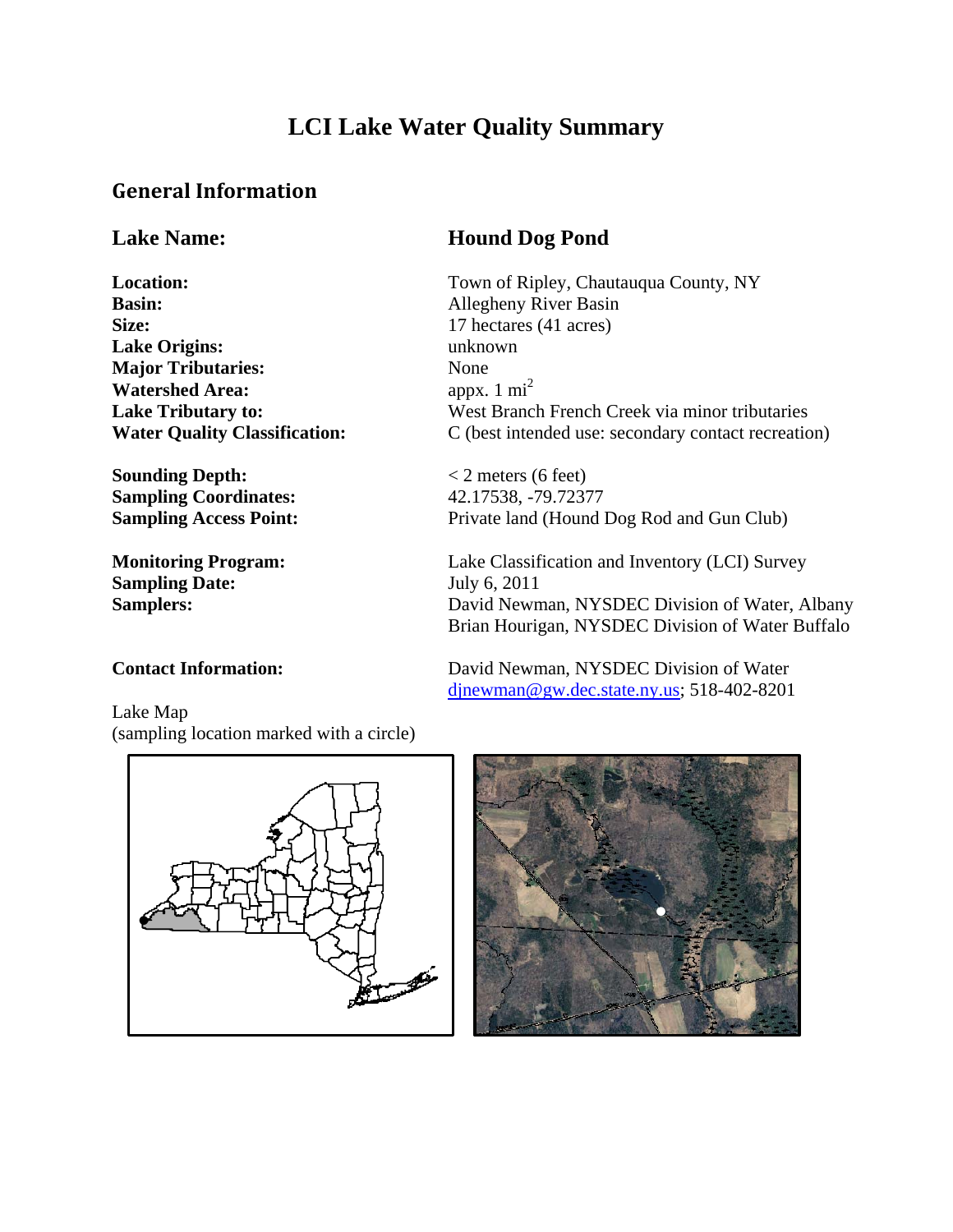### **Background and Lake Assessment**

Hound Dog Pond is a ponded section of a larger regulated wetland complex that is located north of Findley Lake in extreme southwestern portion of New York State. The majority of the land around the pond is owned and managed by the Hound Dog Rod and Gun Club for hunting and fishing in and around the pond. The area around the pond is predominantly forested. The greater watershed is a mix of wetland, forest and agricultural land. The NYSDEC Division of Water lake water quality database had no previous data for the pond, and thus the pond was included in the 2011 Lake Classification and Inventory (LCI) screening program. At this time there are no perceived water quality issues that would make this pond a candidate for additional monitoring in 2012.

The trophic state index (TSI) parameters that were analyzed indicate that the pond is *eutrophic* or highly productive. The total phosphorus reading was very high and in a range that is not typically seen in fresh surface waters in New York State. With the shallowness of the pond there is a potential that the water sample may have been contaminated by bottom sediments which may explain the elevated phosphorus levels. However, it is not atypical for wetlands to have total phosphorus levels above 100 μg/l. The water clarity of the pond at the time of monitoring was greater than 1.8 meters as the Secchi disk was able to be seen resting on the bottom at the deepest point of the pond. The chlorophyll *a* level was slightly elevated and in the typical range for *eutrophic* or highly productive waterbodies.

Like most shallow waterbodies, Hound Dog Pond does not exhibit thermal stratification, in which depth zones (warm water on top, cold water on the bottom during the summer) are established. Temperature, dissolved oxygen and conductivity were comparable throughout the water column, with pH and oxygen reduction potential (ORP) showing a fluctuation near the bottom. pH readings indicate slightly alkaline conditions, typically seen in *eutrophic*  waterbodies, and the conductivity reading indicated soft water, common to many of the other small waterbodies in this part of the state.

A brief assessment of the aquatic plants in the pond found no non-native/invasive species with both *Brasenia schreberi* (watershield) and *Elodea canadensis* (common waterweed) being identified. Watershield is a floating leaf plant that is commonly seen in soft waters throughout the state. Common waterweed is a submergent plant and is also common throughout the state. The field crew indicated that aquatic plants grew to the surface of most of the pond, except for the deeper center portion of the pond.

Hound Dog Pond appears typical of shallow, soft water, slightly alkaline waterbodies. Other water bodies with similar water quality characteristics support warmwater fish species; however, fisheries habitat cannot be fully evaluated by the LCI. The pond is unlikely to support coldwater fish species; similarly, shallow lakes are usually not able to maintain a cold layer of water near the bottom. A fisheries survey would need to be conducted to further evaluate the fisheries of the pond.

Both the total phosphorus and iron levels were above the state's water quality standards and/or guidance value. Iron readings are usually higher in wetlands than in ponded waters (lakes and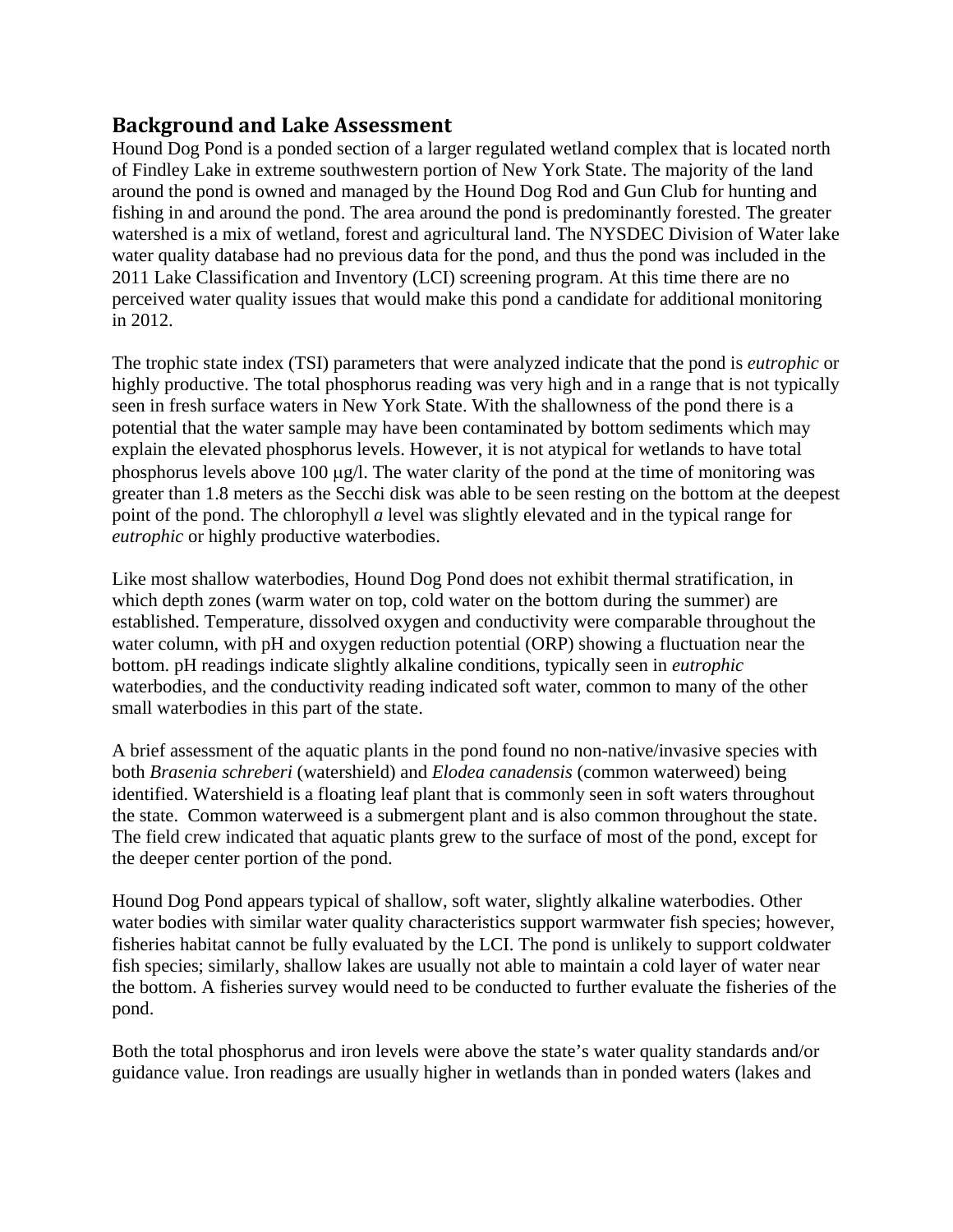ponds). The high iron levels could also have been influenced by bottom sediment in the water sample.

## **Evaluation of Lake Condition Impacts to Lake Uses**

#### *Potable Water (Drinking Water)*

Hound Dog Pond is not classified for use as a potable water supply. Although the LCI data are not sufficient to evaluate potable water use, these data suggest water from the pond would require substantial treatment to serve as a potable water supply due to the elevated algae and iron levels.

#### *Contact Recreation (Swimming)*

Hound Dog Pond is not classified for primary contact recreation- swimming and bathing being the best intended use. Bacteria data are needed to evaluate the safety of waterbodies for swimming—these are not collected through the LCI. The data collected through the LCI showed the water clarity was above the State Department of Health's guidance value of 1.2 meters to protect swimmers.

#### *NonContact Recreation (Boating and Fishing)*

Hound Dog Pond is classified for boating and fishing. The shallow nature of the pond, the high densities of aquatic plants and the lack of open water areas make both boating and fishing difficult in the pond.

#### *Aquatic Life*

Organisms susceptible to high summer temperature may be stressed due to a lack of cold oxygen rich water in the pond during the summer. Additional biological studies would need to be conducted to further evaluate impacts to aquatic life.

#### *Aesthetics*

These data indicate that aesthetics should be fully supported; however the moderate to high phosphorus levels in the pond may occasionally produce algal blooms that would detract from the aesthetics of the pond.

### **Additional Comments**

• Periodic surveillance for invasive exotic plant species may help to prevent the establishment and spread of any new invaders, given the escalating problems with exotic aquatic weeds.

### **Aquatic Plant IDs**

| <b>Exotic Plants:</b> | none observed                               |  |
|-----------------------|---------------------------------------------|--|
| Native Plants:        | <i>Brasenia schreberi</i> (watershield)     |  |
|                       | <i>Elodea canadensis</i> (common waterweed) |  |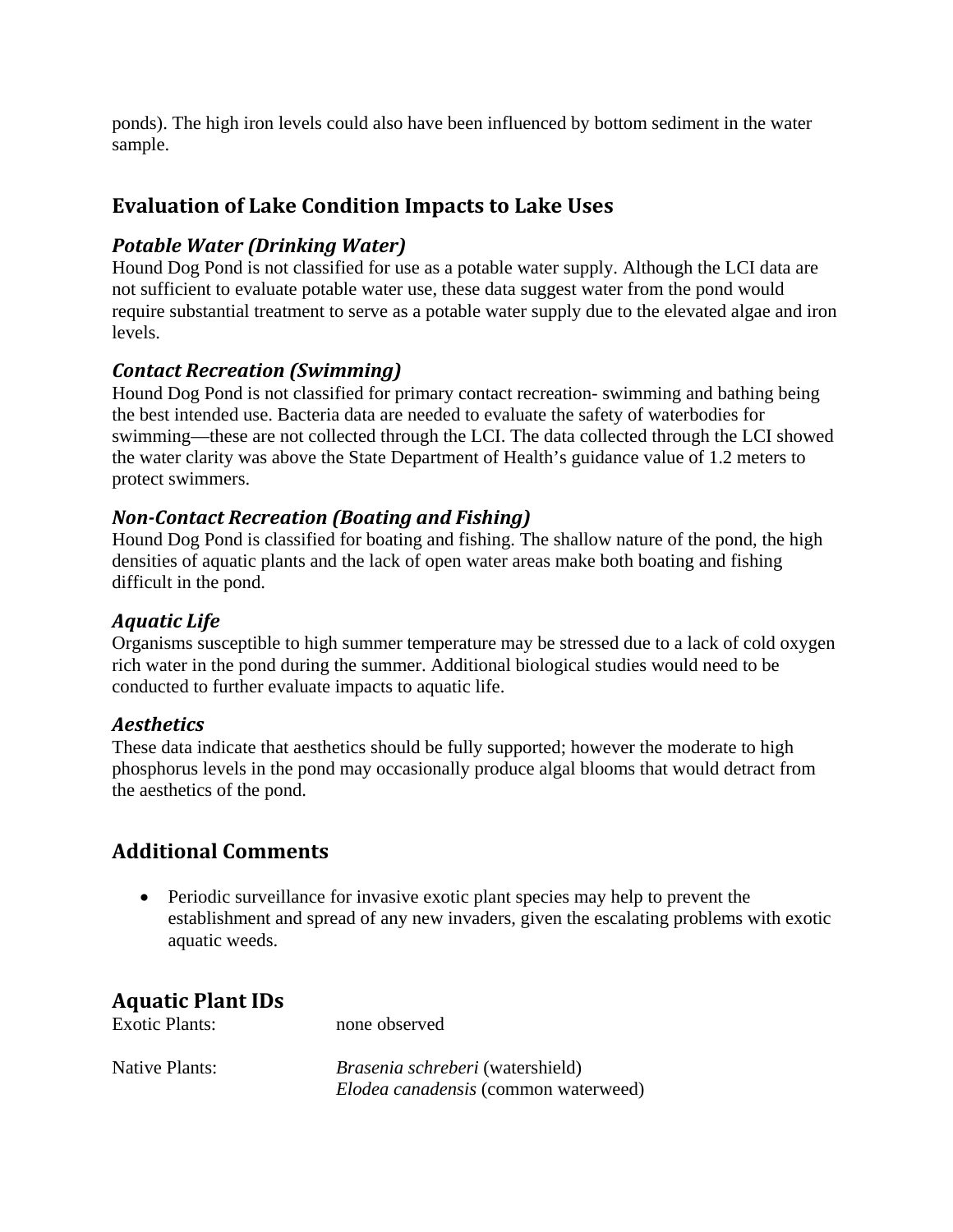## **Time Series: Depth Profiles**



# **Time Series: Trophic Indicators**



\*An accurate water clarity reading could not be taken due to water depth, but was greater than 1 meter.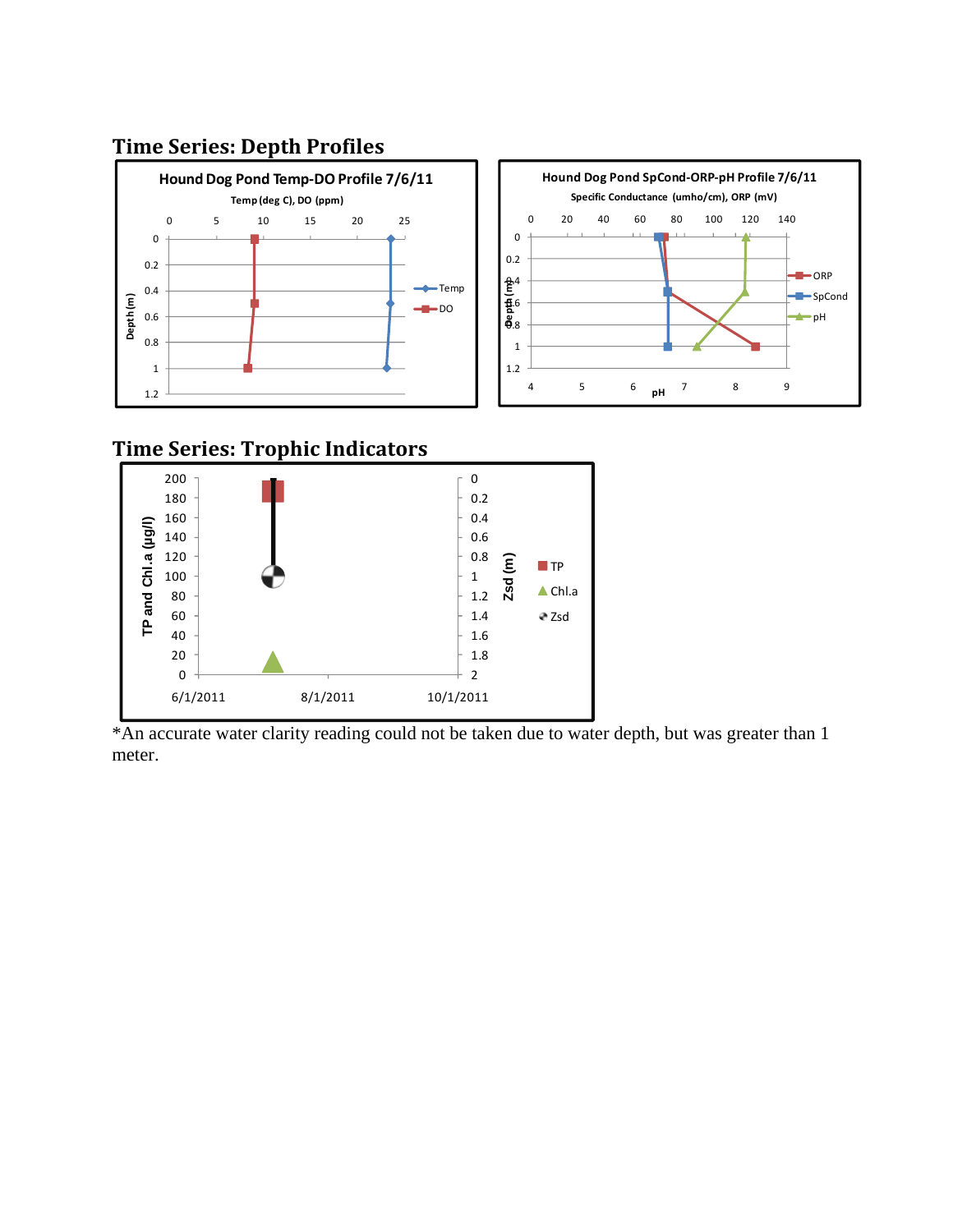# **WQ Sampling Results**

### *Surface Samples*

|                 | <b>UNITS</b>    | <b>Reading</b> | <b>Scientific Classification</b>    | <b>Regulatory Comments</b>                       |
|-----------------|-----------------|----------------|-------------------------------------|--------------------------------------------------|
| <b>SECCHI</b>   | meters          | $>1.8*$        | Eutrophic to Mesotrophic            | Readings does not violate DOH guidance value     |
| TSI-Secchi      |                 | $< 52*$        | Eutrophic to Mesotrophic            | No pertinent water quality standards             |
| TP              | mg/l            | 0.186          | Eutrophic                           | Sample exceeds guidance value                    |
| TSI-TP          |                 | 79.5           | Eutrophic                           | No pertinent water quality standards             |
| <b>TSP</b>      | mg/l            | 0.0173         | Little available phosphorus         | No pertinent water quality standards             |
| <b>NOx</b>      | mg/1            | ND             | Low nitrate                         | Reading does not violate guidance                |
| NH <sub>4</sub> | mg/1            | 0.035          | Low ammonia                         | Reading does not violate guidance                |
| <b>TKN</b>      | mg/l            | 2.32           | Elevated organic nitrogen           | No pertinent water quality standards             |
| TN/TP           | mg/1            | 27.20          | <b>Nutrient Limitation Unclear</b>  | No pertinent water quality standards             |
| <b>CHLA</b>     | $\frac{u g}{l}$ | 12.80          | Eutrophic                           | No pertinent water quality standards             |
| <b>TSI-CHLA</b> |                 | 55.6           | Eutrophic                           | No pertinent water quality standards             |
| Alkalinity      | mg/l            | 34.6           | Poorly Buffered                     | No pertinent water quality standards             |
| <b>TCOLOR</b>   | ptu             | 37             | <b>Highly Colored</b>               | No pertinent water quality standards             |
| <b>TOC</b>      | mg/l            | 8.6            |                                     | No pertinent water quality standards             |
| Ca              | mg/l            | 13.1           | Minimally Supports Zebra<br>Mussels | No pertinent water quality standards             |
| Fe              | mg/1            | 2.71           | Taste or odor likely                | Reading violates water quality standards         |
| Mn              | mg/l            | 0.161          |                                     | Reading does not violate water quality standards |
| Mg              | mg/l            | 2.82           |                                     | Reading does not violate water quality standards |
| $\bf K$         | mg/l            | 0.455          |                                     | No pertinent water quality standards             |
| Na              | mg/1            | 4.06           |                                     | Reading does not violate water guidance value    |
| Cl              | mg/l            | 5.8            | Minor road salt runoff              | Reading does not violate water quality standards |
| SO <sub>4</sub> | mg/1            | 2.7            |                                     | Reading does not violate water quality standards |

\*An accurate water clarity reading was unable to be taken due to the water depth

# *Lake Perception*

|                            | <b>UNITS</b>     | <b>Reading</b> | <b>Scientific Classification</b>      | <b>Regulatory Comments</b>           |
|----------------------------|------------------|----------------|---------------------------------------|--------------------------------------|
| <b>WQ</b><br>Assessment    | $1-5, 1$<br>best |                | Not Quite Crystal Clear               | No pertinent water quality standards |
| Weed<br>Assessment         | 1-5, 1<br>best   | 4              | Dense Plant Growth at Lake<br>Surface | No pertinent water quality standards |
| Recreational<br>Assessment | $1-5, 1$<br>best |                | Slightly Impaired                     | No pertinent water quality standards |

# **Legend Information**

## *General Legend Information*

| Surface Samples       | $=$ integrated sample collected in the first 2 meters of surface water                 |
|-----------------------|----------------------------------------------------------------------------------------|
| <b>Bottom Samples</b> | $=$ grab sample collected from a depth of approximately 1 meter from the lake bottom   |
| SECCHI                | $=$ Secchi disk water transparency or clarity - measured in meters $(m)$               |
| TSI-SECCHI            | $=$ Trophic State Index calculated from Secchi, $= 60 - 14.41$ <sup>*</sup> ln(Secchi) |
|                       |                                                                                        |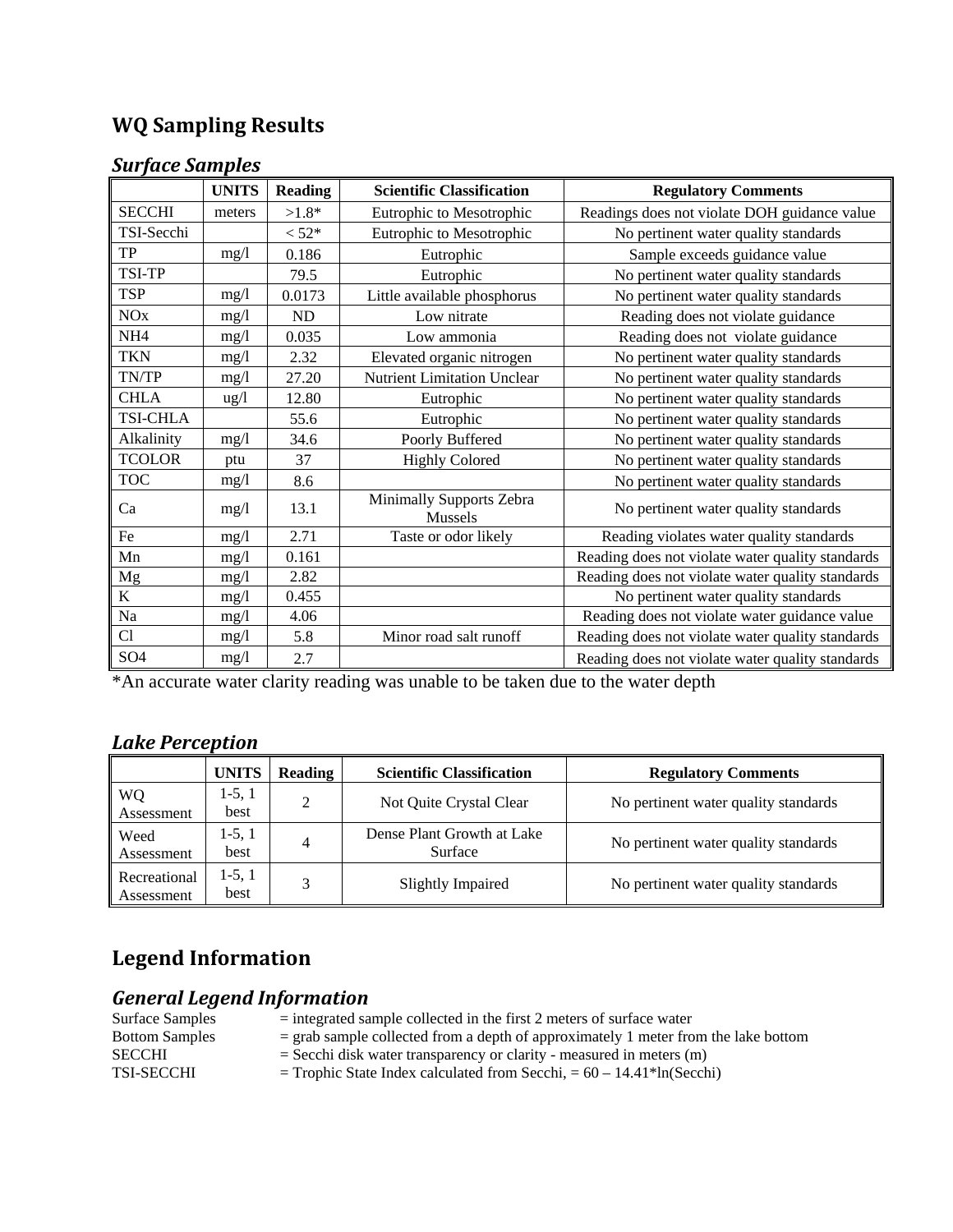# *Laboratory Parameters*

| ND                | $=$ Non-Detect, the level of the analyte in question is at or below the laboratory's detection<br>limit |
|-------------------|---------------------------------------------------------------------------------------------------------|
| TP                | $=$ total phosphorus- milligrams per liter (mg/l)                                                       |
|                   | Detection limit = $0.003$ mg/l; NYS Guidance Value = $0.020$ mg/l                                       |
| TSI-TP            | = Trophic State Index calculated from TP, = $14.42*ln(TP*1000) + 4.15$                                  |
| <b>TSP</b>        | $=$ total soluble phosphorus, mg/l                                                                      |
|                   | Detection limit = 0.003 mg/l; no NYS standard or guidance value                                         |
| <b>NOx</b>        | $=$ nitrate + nitrite nitrogen, mg/l                                                                    |
|                   | Detection limit = $0.01$ mg/l; NYS WQ standard = $10$ mg/l                                              |
| NH <sub>4</sub>   | $=$ total ammonia, mg/l                                                                                 |
|                   | Detection limit = $0.01$ mg/l; NYS WQ standard = $2$ mg/l                                               |
| <b>TKN</b>        | $=$ total Kjeldahl nitrogen ( $=$ organic nitrogen $+$ ammonia), mg/l                                   |
|                   | Detection $\lim_{t=0} 0.01$ mg/l; no NYS standard or guidance value                                     |
| TN/TP             | = Nitrogen to Phosphorus ratio (molar ratio), = $(TKN + NOx)*2.2/TP$                                    |
|                   | $>$ 30 suggests phosphorus limitation, $<$ 10 suggests nitrogen limitation                              |
| <b>CHLA</b>       | = chlorophyll <i>a</i> , micrograms per liter ( $\mu$ g/l) or parts per billion (ppb)                   |
|                   | Detection limit = $2 \mu g/l$ ; no NYS standard or guidance value                                       |
| <b>TSI-CHLA</b>   | = Trophic State Index calculated from CHLA, = $9.81*ln(CHLA) + 30.6$                                    |
| <b>ALKALINITY</b> | $=$ total alkalinity in mg/l as calcium carbonate                                                       |
|                   | Detection $\text{limit} = 10 \text{ mg/l}$ ; no NYS standard or guidance value                          |
| <b>TCOLOR</b>     | $=$ true (filtered or centrifuged) color, platinum color units (ptu)                                    |
|                   | Detection $\text{limit} = 5 \text{ put}$ ; no NYS standard or guidance value                            |
| <b>TOC</b>        | $=$ total organic carbon, mg/l                                                                          |
|                   | Detection $\lim_{t=1}$ mg/l; no NYS standard or guidance value                                          |
| Ca                | $=$ calcium, mg/l                                                                                       |
|                   | Detection $\text{limit} = 1 \text{ mg/l}$ ; no NYS standard or guidance value                           |
| Fe                | $=$ iron, mg/l                                                                                          |
|                   | Detection limit = $0.1$ mg/l; NYS standard = $0.3$ mg/l                                                 |
| Mn                | $=$ manganese, mg/l                                                                                     |
|                   | Detection limit = $0.01$ mg/l; NYS standard = $0.3$ mg/l for class A waters                             |
| Mg                | $=$ magnesium, mg/l                                                                                     |
|                   | Detection limit = $2 \text{ mg/l}$ ; NYS standard = 35 mg/l                                             |
| K                 | $=$ potassium, mg/l                                                                                     |
|                   | Detection $\text{limit} = 2 \text{ mg/l}$ ; no NYS standard or guidance value                           |
| Na                | $=$ sodium, mg/l                                                                                        |
|                   | Detection limit = $2 \text{ mg/l}$ ; NYS standard = $20 \text{ mg/l}$                                   |
| Cl                | $=$ chloride, mg/l                                                                                      |
|                   | Detection limit = $2 \text{ mg/l}$ ; NYS standard = $250 \text{ mg/l}$                                  |
| SO <sub>4</sub>   | $=$ sulfate, mg/l                                                                                       |
|                   | Detection limit = $2 \text{ mg/l}$ ; NYS standard = $250 \text{ mg/l}$                                  |
| As                | $=$ arsenic, mg/l                                                                                       |
|                   | Detection limit = 3.2 mg/l; NYS standard = 10 mg/l                                                      |
|                   |                                                                                                         |

## *Field Parameters*

| Depth      | $=$ water depth, meters                                                                      |
|------------|----------------------------------------------------------------------------------------------|
| Temp       | $=$ water temperature, degrees Celsius                                                       |
| D.O.       | $=$ dissolved oxygen, in milligrams per liter (mg/l) or parts per million (ppm)              |
|            | NYS standard = $4 \text{ mg/l}$ ; 5 mg/l for salmonids                                       |
| pH         | $=$ powers of hydrogen, standard pH units (S.U.)                                             |
|            | Detection limit = $1$ S.U.; NYS standard = 6.5 and 8.5                                       |
| SpCond     | = specific conductance, corrected to 25 $\degree$ C, micromho per centimeter ( $\mu$ mho/cm) |
|            | Detection $\text{limit} = 1 \mu \text{mho/cm}$ ; no NYS standard or guidance value           |
| <b>ORP</b> | $=$ Oxygen Reduction Potential, millivolts (MV)                                              |
|            | Detection $\text{limit} = -250 \text{ mV}$ ; no NYS standard or guidance value               |
|            |                                                                                              |